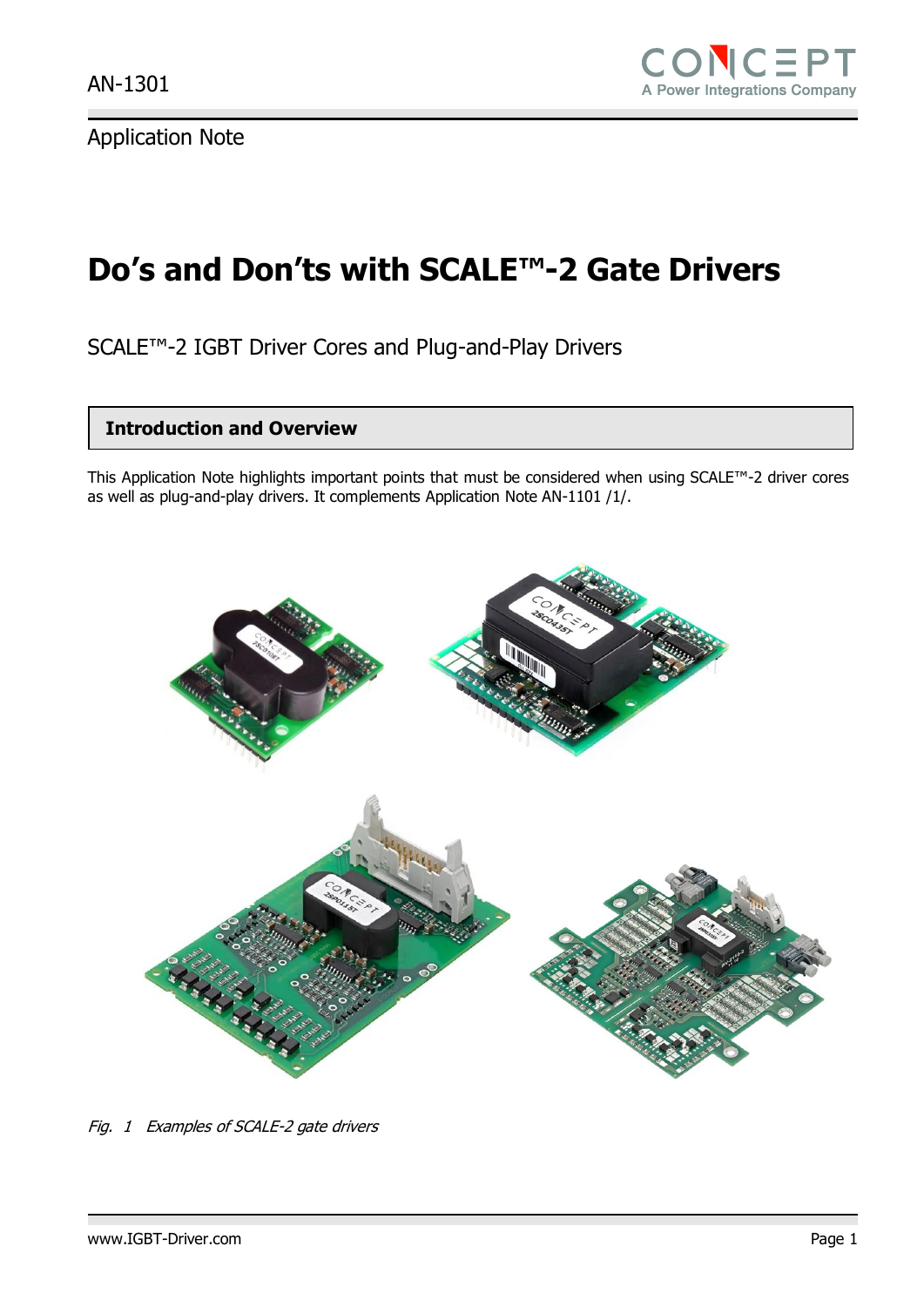

#### **Contents**

| Use of Electrical Cables in Front of Driver Cores or Plug-and-Play Drivers3 |  |
|-----------------------------------------------------------------------------|--|
|                                                                             |  |
|                                                                             |  |
|                                                                             |  |
|                                                                             |  |
|                                                                             |  |
|                                                                             |  |
|                                                                             |  |
|                                                                             |  |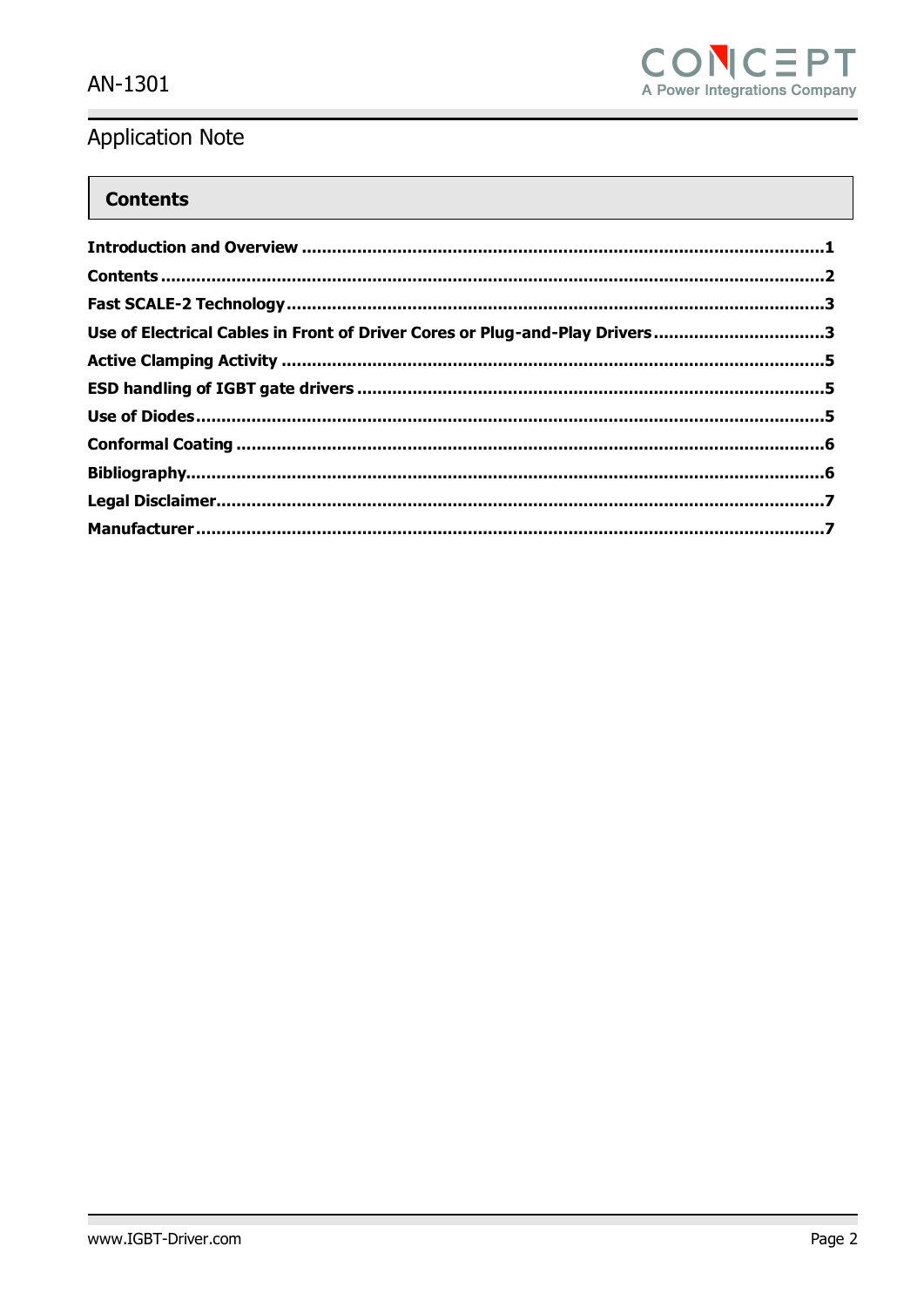#### **Fast SCALE-2 Technology**

SCALE-2 has been developed as a fast, precise and reliable technology to enable – among other features – high switching frequency and low jitter.

However, these advanced properties can have drawbacks in some applications if basic measures are not considered. If excessive magnetic fields are injected into the primary-side electrical cable or into the transformer interface, random IGBT/MOSFET switching may be generated, as the driver will respond quickly to these signals.

Some measures must therefore be taken to avoid such problems:

- The signal integrity of the driver's input signals must be checked properly. The signals must not contain high noise levels or strong oscillations. The signal edges must be fast if low jitter is required (refer to the respective product data sheets for more information /3/).
- The primary-side driver cable must be placed in locations free from strong magnetic fields. See also the section "Use of Electrical Cables in Front of [Driver Cores or Plug-and-Play Drivers](#page-2-0)" for recommended cable types.
- The driver placement, especially in case of driver cores, must be selected properly. Strong magnetic fields must be avoided close to several products. Please refer to Application Note AN-1101 /1/, section "Driver placement on top of 17mm IGBT modules or close to high magnetic fields" for more information.
- The fiber-optic links must be free from contaminations and be properly connected to their connectors. Otherwise, weak light signals or natural light may lead to random driver switching. If driver channels using fiber-optic inputs are powered, but not used, their fiber-optic receivers must be properly closed to avoid random IGBT/MOSFET switching due to natural light.

#### <span id="page-2-0"></span>**Use of Electrical Cables in Front of Driver Cores or Plug-and-Play Drivers**

In many applications, the primary side of driver cores or plug-and-play drivers is connected via electrical cables to the host controller. SCALE-2 gate drivers with an electrical interface usually feature a low-voltage input threshold (2.6V for turn-on, 1.3V for turn-off, refer to the corresponding product data sheets /3/) to allow the use of 5V or even 3.3V logic circuits. Moreover, no short-pulse suppression is usually implemented to allow high switching frequencies and low jitter.

It is recommended in general to place the cables at locations free from strong magnetic fields to limit their influence.

Moreover, CONCEPT recommends using pairwise twisted flat cables (e.g. 1700/20 or 2100/20 from 3M™) according to Fig. 2. The use of non-pairwise twisted cables is NOT recommended; otherwise random switching of the gate drivers may occur, possibly leading to IGBT and/or driver damage. A minimum distance of typically 2cm is recommended from the cabling to any conductor subject to high-voltage or high-current switching. It may be necessary to increase this distance depending on the actual magnetic field strength.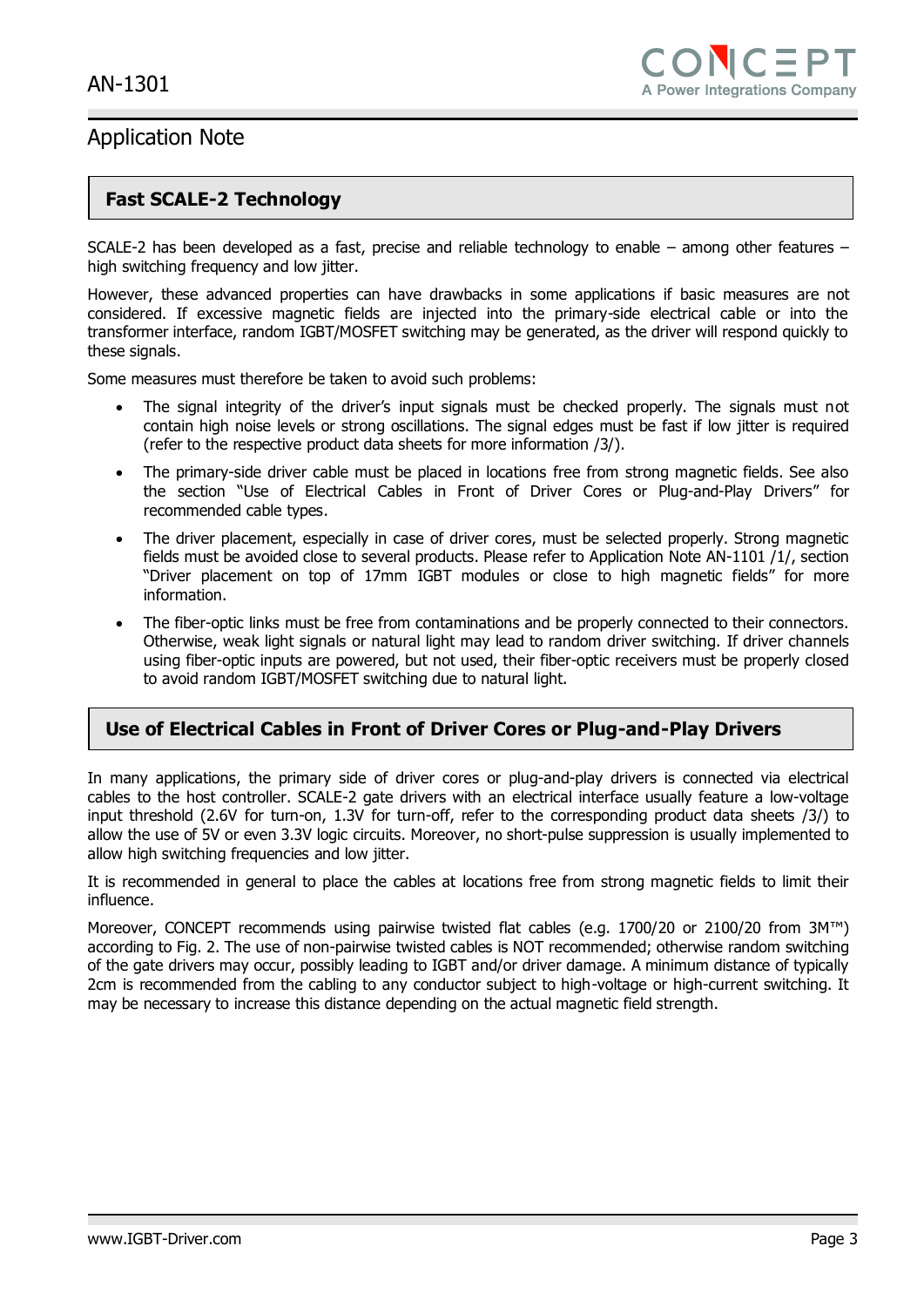

Fig. 2 Recommended use of pairwise twisted flat cables

The driver cables may also be shielded against magnetic fields by using an additional metal shield around the cable. Pre-assembled cables according to Fig. 3 with shielding (e.g. 1785 series from 3M™) may be purchased.



Fig. 3 Use of shielded flat cables with pairwise twisted wires

Note, however, that additional shielding as shown in Fig. 3 is usually not required.

Moreover, if gate driver cores are used and long cables are required, it is additionally recommended to place a voltage divider and/or a short-pulse suppression circuit directly in front of the gate driver. Please refer to Application Note AN-1101 /1/, sections "Increase of the noise immunity at inputs INA and INB (excluding 2SC0635T)" and "Minimum pulse suppression for inputs INA and INB".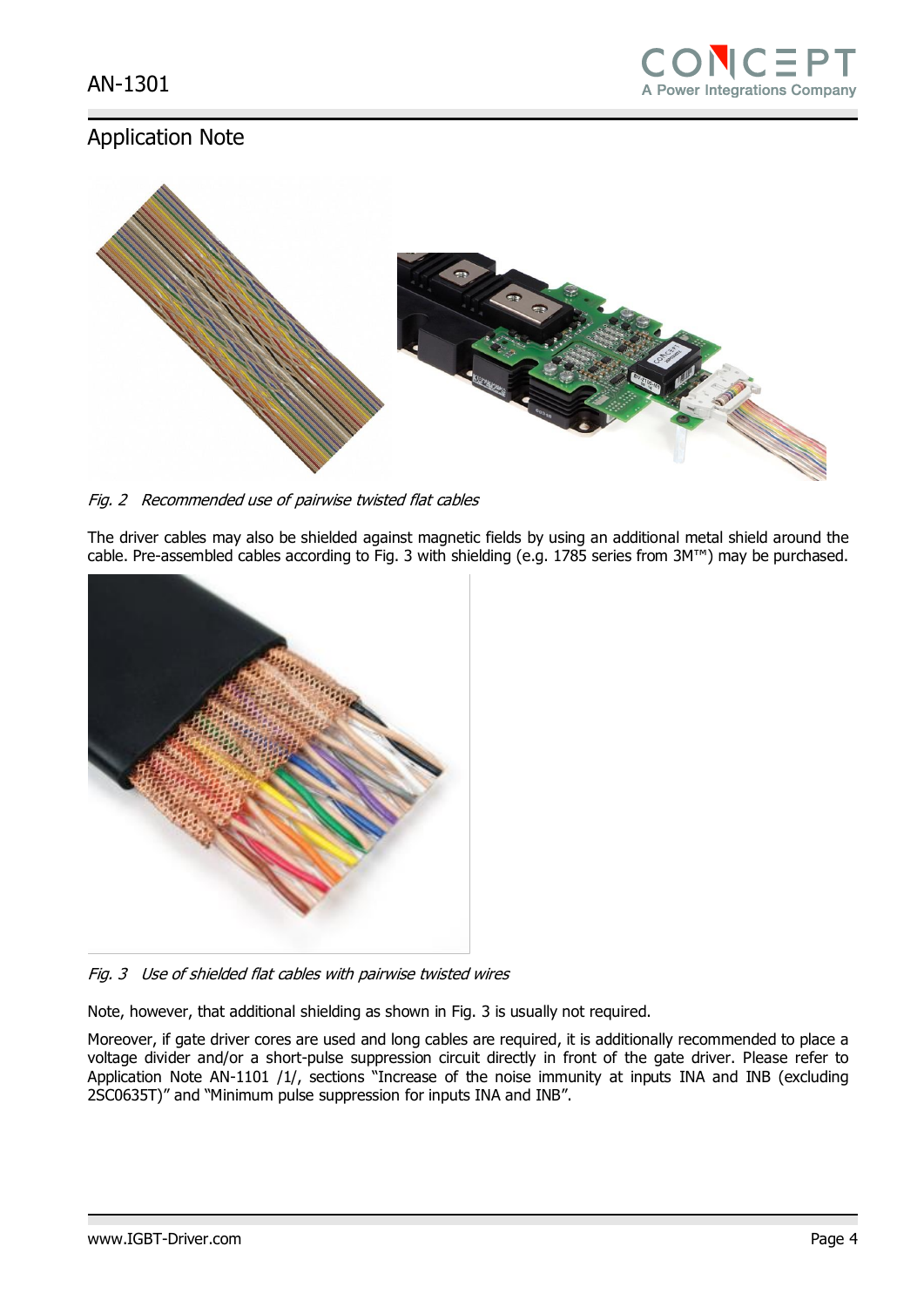#### **Active Clamping Activity**

Most SCALE-2 plug-and-play drivers use the CONCEPT Advanced Active Clamping scheme in order to limit turn-off overvoltages at IGBT turn-off. Advanced Active Clamping can also be used with most of the SCALE-2 gate driver cores.

Advanced Active Clamping is a highly efficient method to limit turn-off overvoltages during IGBT turn-off /4/. However, the active clamping activity must be limited in order not to overload the components involved, such as the transient voltage suppressor (TVS) diodes or the secondary-side driver ASIC. Therefore, the following points have to be considered:

- The maximum permissible DC-link voltage must never be exceeded. For plug-and-play drivers, this value is given in the absolute maximum ratings of the driver data sheets /3/. For gate driver cores, the following rule must be considered: the maximum DC-link voltage must not be higher than 0.9 times the typical TVS diode breakdown voltages at 25°C/1mA when using TVS with ±5% breakdown voltage tolerance. This consideration is usually sufficient for designs with ambient temperatures from -40°C to 85°C.
- The active clamping activity depends on the IGBT power module used as well as on several other parameters such as DC-link voltage, collector current, DC-link stray inductance, selection and manufacturer of the TVS diodes, IGBT and TVS diode junction temperatures. The active clamping activity must be limited to a reasonable level, especially if it is applied repeatedly. Excessive activity may thermally overload the TVS diodes and/or other driver components. It may also lead to a secondary-side undervoltage lockout, as the Vee regulator of the driver's secondary side may be overloaded. See also AN-1101 /1/, section "VEx terminal characteristics".
- A constant DC voltage must not be applied to the driver's active clamping pin ACLx, e.g. for functional testing. The resulting high power losses may lead to destruction of the driver.

#### **ESD handling of IGBT gate drivers**

CONCEPT SCALE-2 gate drivers are based on highly integrated CMOS technology. They provide only limited protection against ESD. Appropriate ESD handling is therefore mandatory in order to guarantee correct operation and high reliability. Please refer to AN-0902 /2/.

#### **Use of Diodes**

The applications circuits, especially for gate driver cores, contain several diodes. The required types of diodes are clearly specified in the Application Manuals or Application Notes. The types of diodes (e.g. using a Schottky diode instead of the low-leakage diode BAS416) must not be changed, as this may lead to incorrect driver operation.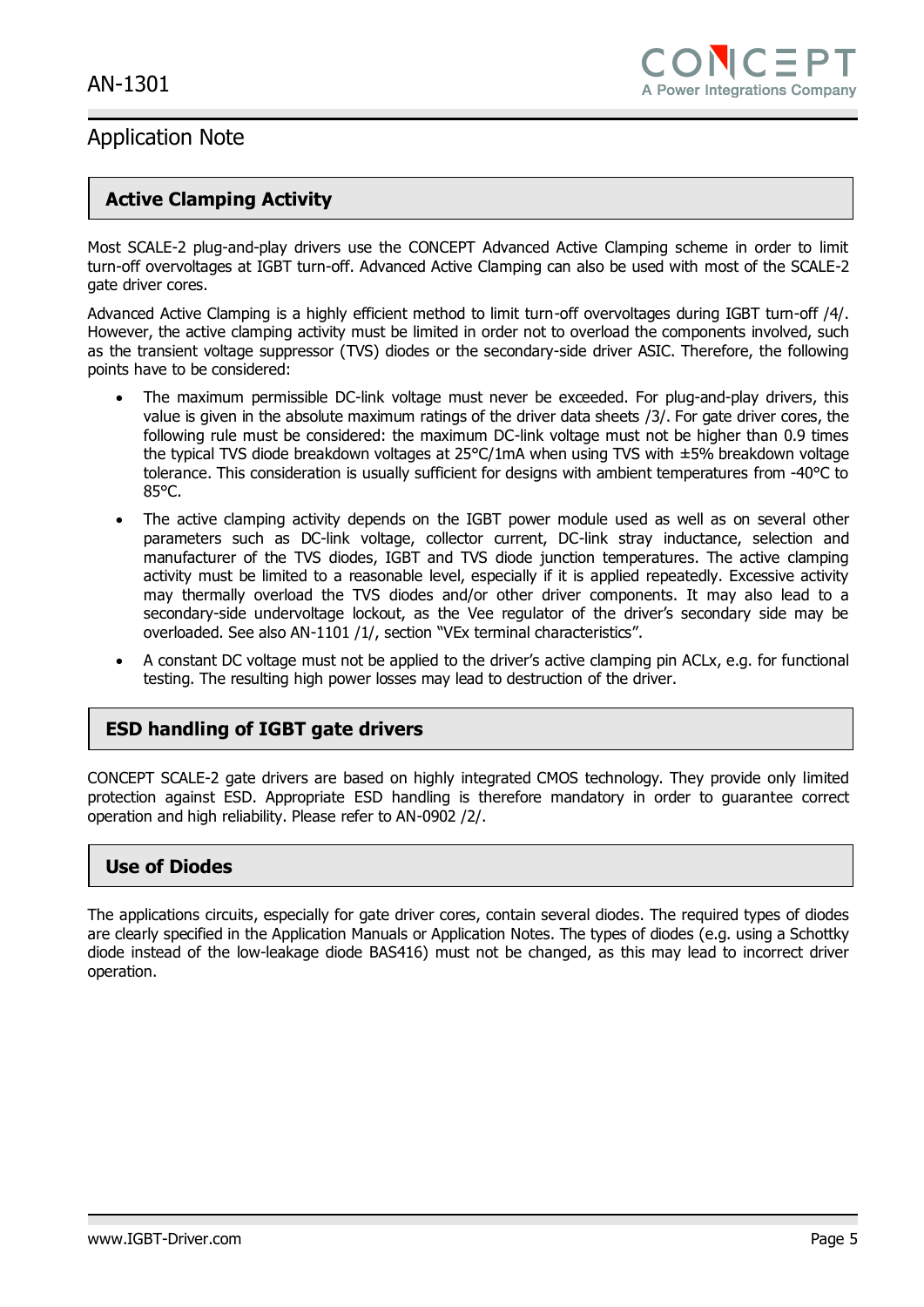#### **Conformal Coating**

Most CONCEPT SCALE-2 gate drivers are designed according to Pollution Degree 2 (PD2), Overvoltage Category II (OVII) and a maximum operating altitude of 2000m (refer also to AN-1101 /1/). None of these gate drivers requires a conformal coating to achieve the insulation coordination requirements.

If the application conditions (e.g. operation in polluted environments) demand a conformal coating, the following points need to be considered:

- Prior to the coating process, proper cleaning of the gate driver boards is required. The degree of cleaning depends on the selected coating material and expected application conditions.
- After the cleaning process, all moisture must be removed from the gate driver prior to applying the coating material.
- Several coating materials are silicon-based, i.e. show a tendency to let moisture diffuse over time through the coating layer. This moisture may accumulate between the board and the coating film, ultimately producing a conductive path within the circuitry of the gate driver and consequently leading to a malfunction or even destruction of the driver.
- CONCEPT cannot assume any liability or warranty for gate drivers which have undergone a conformal coating process. It is within the responsibility of the end-user to qualify both the suitability of the coating material as well as the long-term effects of the application with respect to environmental conditions.

#### **Bibliography**

- /1/ Application Note AN-1101: Application with SCALE™-2 Gate Driver Cores, CONCEPT
- /2/ Application Note AN-0902: Avoiding Electrostatic Discharge (ESD) when using CONCEPT IGBT Gate Drivers, CONCEPT
- /3/ Data sheets of SCALE™-2 drivers, CONCEPT
- /4/ Paper: Safe Driving of Multi-Level Converters Using Sophisticated Gate Driver Technology, PCIM Asia, June 2013
- **Note:** The Application Notes are available on the Internet at [www.igbt-driver.com/go/app-note](http://www.igbt-driver.com/go/app-note) and the papers at [www.IGBT-Driver.com/go/paper](http://www.igbt-driver.com/go/paper)